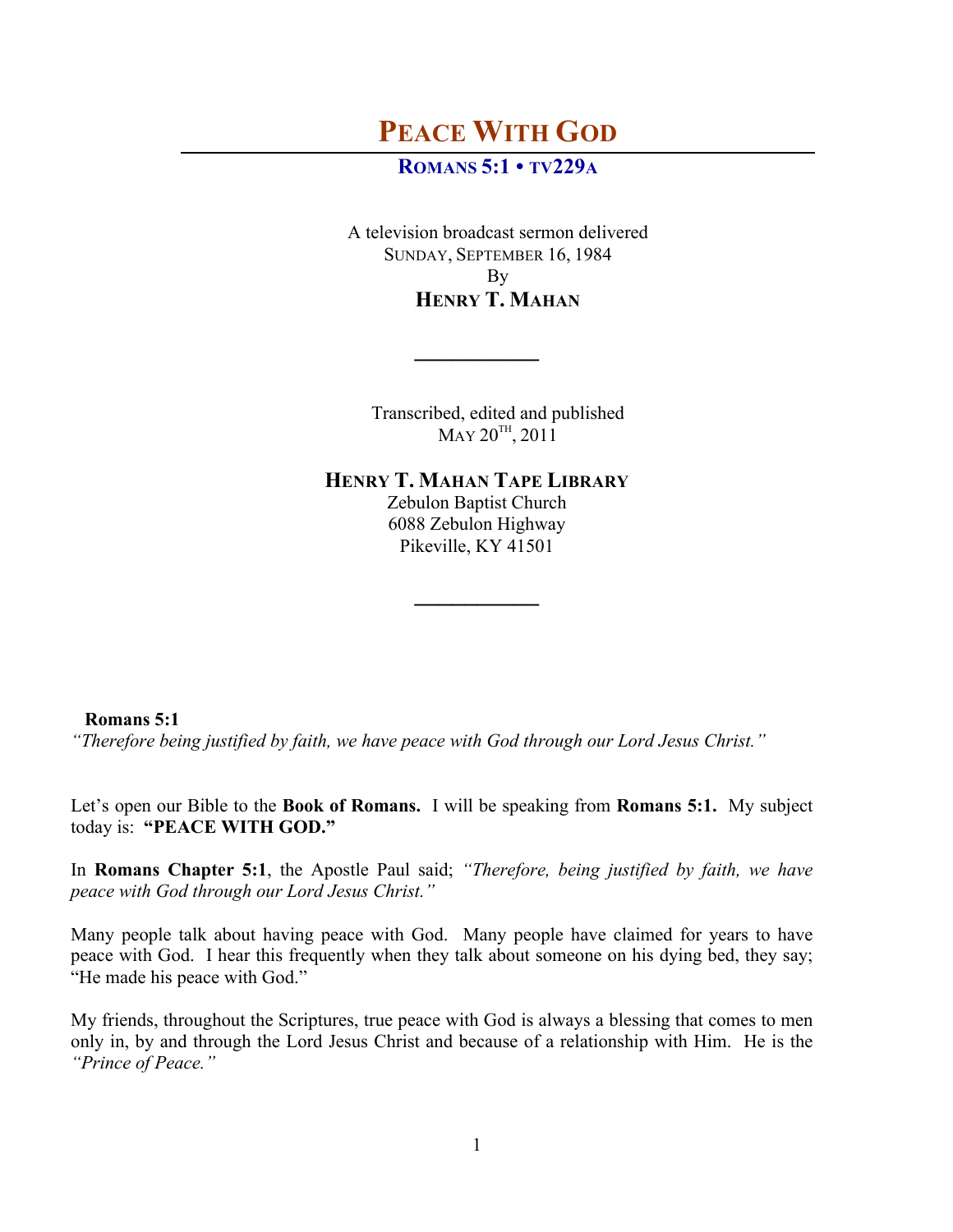#### **ROMANS 5:1 • HENRY T. MAHAN**

Try to remember that; no matter how many people claim to have peace and talk about peace with God. They will even talk about making peace with God. True peace with God according to the Word of God is always and only in, through and by the Lord Jesus Christ and through a relationship with Him.

Listen to these Scriptures:

When the angels announced His birth to the shepherds, they said; *"we bring you good tidings of great joy for unto you is born a Saviour, Christ the Lord; glory to God in the highest and on earth peace."*

This is because of the birth of Jesus Christ. That peace is inseparably connected with the Lord Jesus Christ. They said, *"*Therefore, because we announced the birth of the Saviour, we also say*; "glory to God in the highest and on earth, peace, goodwill, toward men."*

Our Lord Jesus Christ said this; *"Peace be unto you; my peace I give unto you. Let not your heart be troubled, neither let it be afraid."*

Paul, in **Colossians 1:20** said this; *"And having made peace through the blood of His cross."* That is so important. Peace with God can only be ours through a relationship with Jesus Christ. He is the one who brings peace. He is the *"Prince of Peace."* He is the King of peace.

Let me make about seven statements and you listen to them and evaluate them. Apply them to your own heart. Will you listen to these statements?

First of all: If you claim to have peace with God apart from faith in the Lord Jesus Christ, it is a false peace.

I will tell you that emphatically; dogmatically, with all that I can muster up to get it across to you; if you claim peace with God apart from faith in the Lord Jesus Christ, it has to be a false peace.

Secondly: If you claim peace with God and you are indifferent to the Gospel of Christ, indifferent to the ordinances of Christ, indifferent to the church of the Lord Jesus Christ, and you are indifferent to the fellowship of the people of God; that too is a false peace.

Thirdly: If you claim peace with God through your own merit, through your own morality, apart from the righteousness of Christ; that too is a false peace.

Fourthly: If you claim peace with God apart from the death of Christ and the blood of Christ which cleanses us from sin and enables God to be just and justifier; that too is a false peace.

Fifthly: If you claim peace with God without constantly looking to the Lord Jesus Christ as your Mediator, as your Intercessor, as your Great High Priest; that too is a false peace.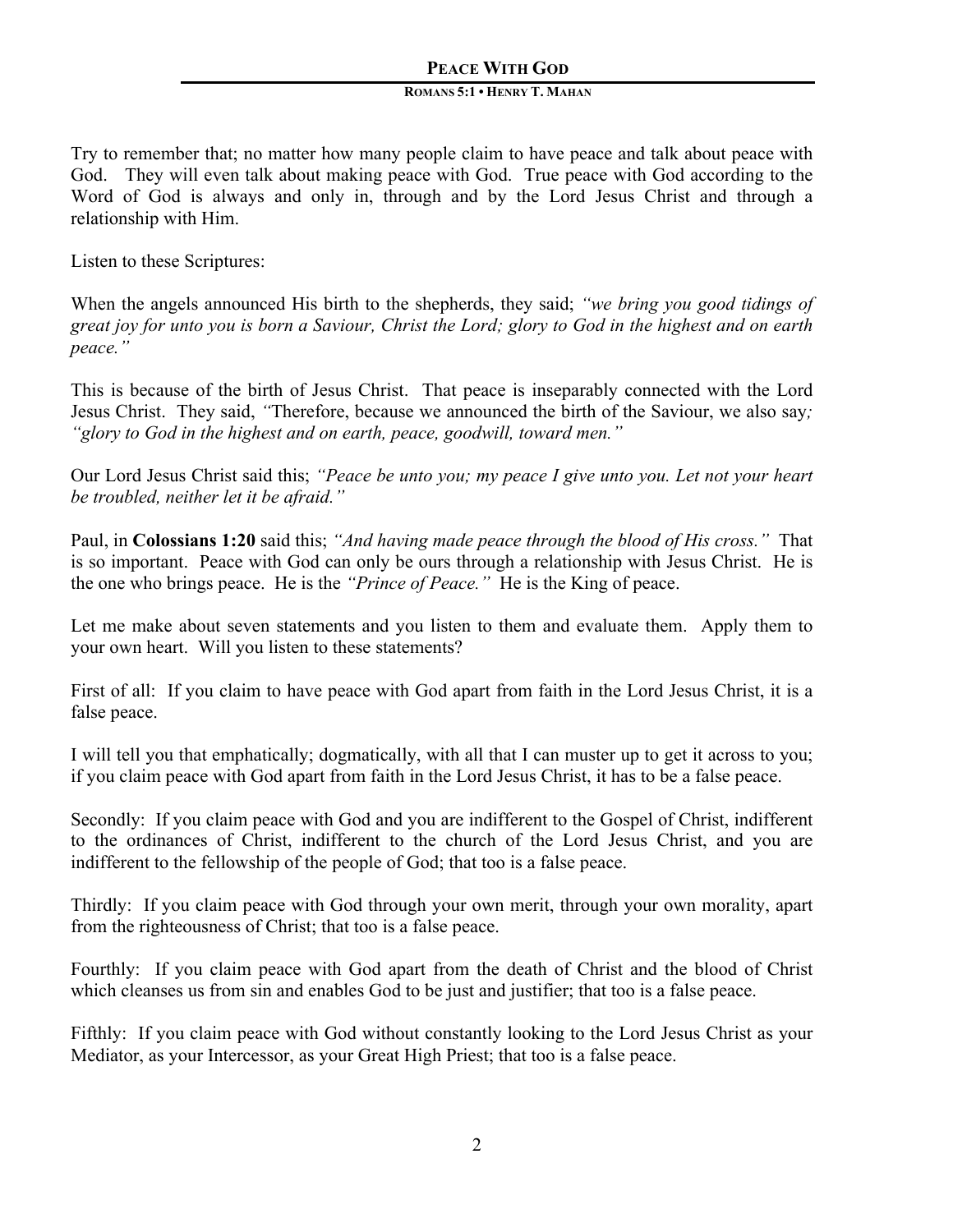## **ROMANS 5:1 • HENRY T. MAHAN**

My friend; I heard a preacher say one time, "the sinner who is coming to God needs a Mediator. But, once a man is a believer, he no longer needs a Mediator for he himself is a priest."

This is half-truth. A man who knows Christ is a priest. The Scripture says, *"He hath made us kings and priests unto our God."* Jesus Christ our Lord is the Great High Priest.

Without the Great High Priest and Mediator, even a believer's prayers are not heard. Even a believer's worship is a sinful approach unto God.

So; if you claim having peace with God apart from a constant look to the Lord Jesus Christ as your Mediator and as your Intercessor; that is a false peace.

If you claim to have peace with God that does not give you strength in time of trial and rest in daily life and a hope in the hour of death all based upon the mercy, grace, and love of Jesus Christ; that is a false peace. A peace that does not comfort you in trouble is not worth having anyway.

My friends; there is nothing clearer in the Word of God than the fact that all of God's blessings, benefits, grace and mercy to sinners, is in and through His beloved Son the Lord Jesus Christ.

So is God's peace in Christ. God's love, mercy, grace, and all the benefits of his redemption are in Christ.

Peace also is the fruit of the Spirit and is a gift of God. Peace is a benefit and a blessing of redemption.

Hold on to your chair a minute! I wouldn't offend you but I must tell you the truth. Take a deep breath and listen to me; apart from Christ, we face an angry, un-reconciled, avenging God.

I'm trying to get across to you as simply and forcefully as I can that you can have no peace with God. I don't care what we claim. The Devil may lull us to sleep in a false profession but you cannot have peace apart from the King of Peace.

You cannot have peace apart from Him who accomplished peace by the blood of His cross. You cannot have peace with God apart from that righteousness of Christ and blood of Christ, which justifies and sanctifies us and enables God to look upon us with favor.

We face an angry God, an un-reconciled God, an unfriendly God, and an avenging God. You listen to me and see if I don't make good on that.

In **2nd Corinthians 5:18,** the Scripture says; *"All things are of God,"* all things. Is not peace of God? Is not peace a thing? *"All things are of God who hath reconciled us unto Himself by Jesus Christ."*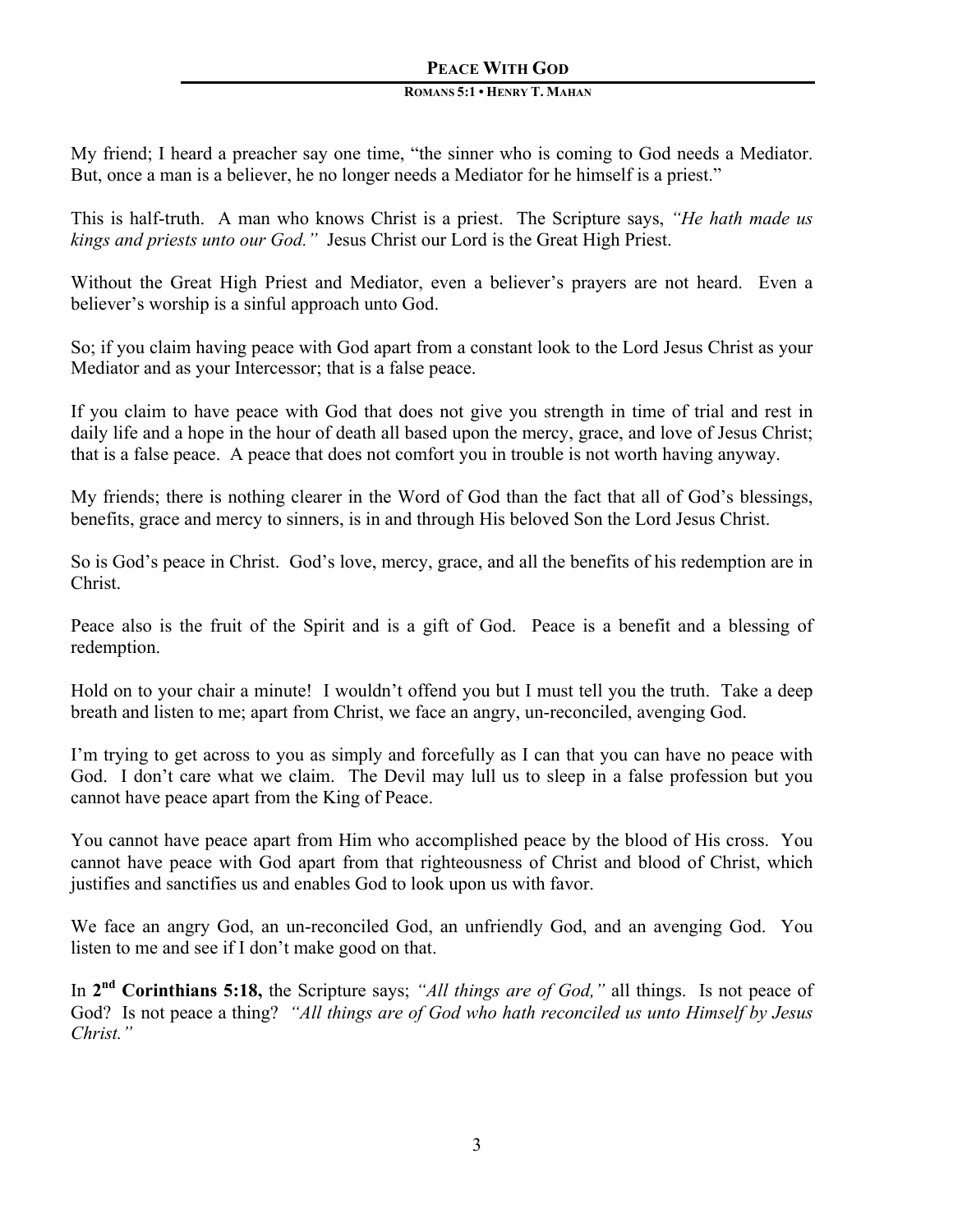## **ROMANS 5:1 • HENRY T. MAHAN**

Listen to **2nd Corinthians 5:19;** *"God was in Christ reconciling the world unto himself."* So; apart from Christ, God is un-reconciled. In Christ and through the Lord Jesus Christ God is reconciled. God is friendly and God loves us in and through the Lord Jesus Christ.

Apart from Christ He is un-reconciled; He is angry. In **2nd Corinthians 5:21** it says; *"For God hath made Christ to be sin for us who knew no sin that we might be made the righteousness of God in Him."*

Now; listen to **1st Timothy 2:5;** *"There is one God."* Not too many people would argue with that would they, that there is one God? You couldn't have more than one God. There is one God.

Would you argue with this? There is one Mediator; there is one Intercessor; there is one Advocate. *"There is one Mediator between God and men and that is the man Christ Jesus."*

The hymn writer put it this way:

**"My faith has found a resting place; (that is peace) Not in device or creed, I trust the ever living Christ His wounds for me shall plead.**

**Enough for me that Jesus saves This ends my fear and doubt; (that's peace) A sinful soul I come to Him He'll never cast me out.**

**The great Redeemer heals the sick The lost He came to save, For me His precious blood He shed For me His life He gave."**

That is peace, joy, rest, and that is comfort. We cease from our labors and enter into His rest. Whose rest, the Lord Jesus Christ?

Paul wrote in **Hebrews 12:2**; *"Let us run with patience the race which is set before us, looking unto Jesus."* We are not looking unto our creeds. We are not looking to our preachers. We are not looking to our denominations. We are not looking to the law but looking to Jesus who is *"the author and finisher of our faith."* We are looking to Christ. Let's run this whole race resting in Him, looking to Him and believing in Him.

I am going to give you six words which will describe for you how we are to look to Christ as our Prophet, Priest, and King, finding in Him all we need, especially peace with God.

Can you imagine what that means when it says, *"God is reconciled?"* It means the wrath is gone and the judgment is gone. Punishment and the curse of the law are gone. I am at peace with God.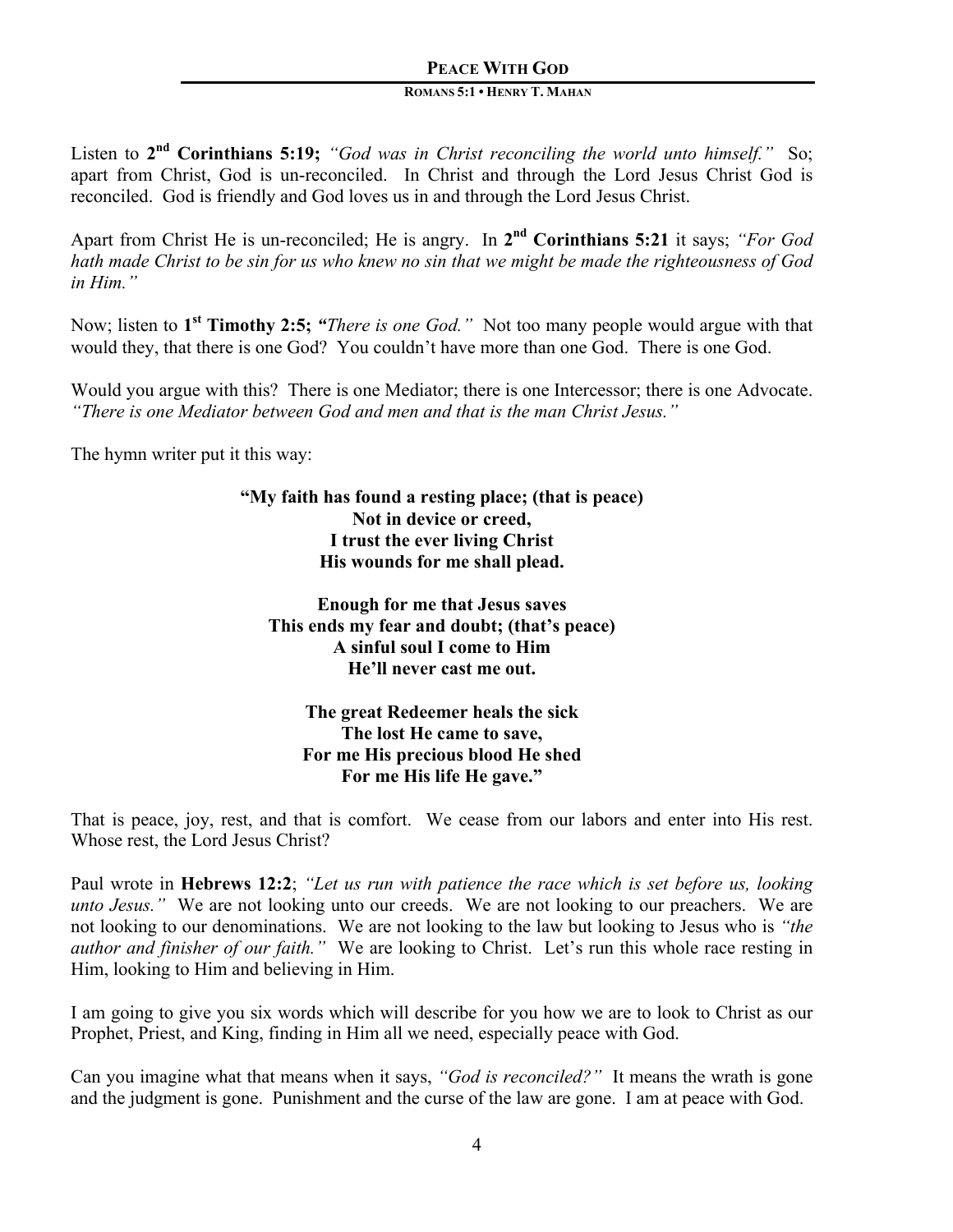#### **ROMANS 5:1 • HENRY T. MAHAN**

I can rest; I can find assurance and comfort. I can walk in happiness. I have no fear in the *"valley of the shadow of death."* I have no fear when I leave this earth and my soul returns to God not in judgment but in mercy.

My body will go back to the dust from whence it came. I can rest in the deepest waters and in the heaviest trial. I can carry the greatest burden. I can have rest and have peace with God.

Here are six words that will help you; this is the way that we look to Christ. In looking to Him we find peace with God:

First of all: The word covenant; I look to Christ in the covenant, the everlasting covenant. It is the covenant of God's grace.

I know that a lot of people, when you mention the word covenant, they kind of shy back and say; "He is going to get into some deep, theological, water, here." Oh no; the word covenant is used in the Bible over 250, almost 300 times.

That everlasting covenant is simply saying this; God made a covenant with Abraham, a covenant with Israel, a covenant with Adam, a covenant with Noah and David.

This everlasting covenant is simply this; God the Father in eternity past made a covenant with us in Christ. The covenant was made with Christ on our behalf. He made that covenant with Christ and we were included in the covenant in Christ.

So, He made it with His Son. He called it the *"new covenant,"* because it was newly revealed. In that covenant He gave His Son a people. He chose them in Christ. He predestinated them to be like Christ. He purposed that they should be redeemed by Christ.

Our Lord tells us about this covenant in **John 6:37;** He said, *"All that My Father giveth me shall come to me; and him that cometh to me; I will in no wise cast out. I came down from heaven not to do my will but the will of Him that sent me. And this is the will of him that sent me that of all which he hath given me, I will lose nothing but raise it up again at the last day."*

Again, in **John 17**, He said; *"Father; glorify me with the glory which I had with Thee before the world was. As Thou hast given me authority, power over all flesh, that I should give eternal life to as many as Thou hast given me."*

So, this is a covenant of grace. This is a covenant of promise. This is an everlasting covenant and the Lord Jesus Christ is called in Hebrews; *"the surety of that covenant."* He is the guarantor; it will be accomplished because He guarantees it and He never fails.

Then, His blood is called in the **Book of Hebrews;** "*the blood of that everlasting covenant."* The Scripture says, "In Adam we die; in Christ we are made alive." By Adam's sin we became sinners. By Christ's righteousness and blood we became righteous.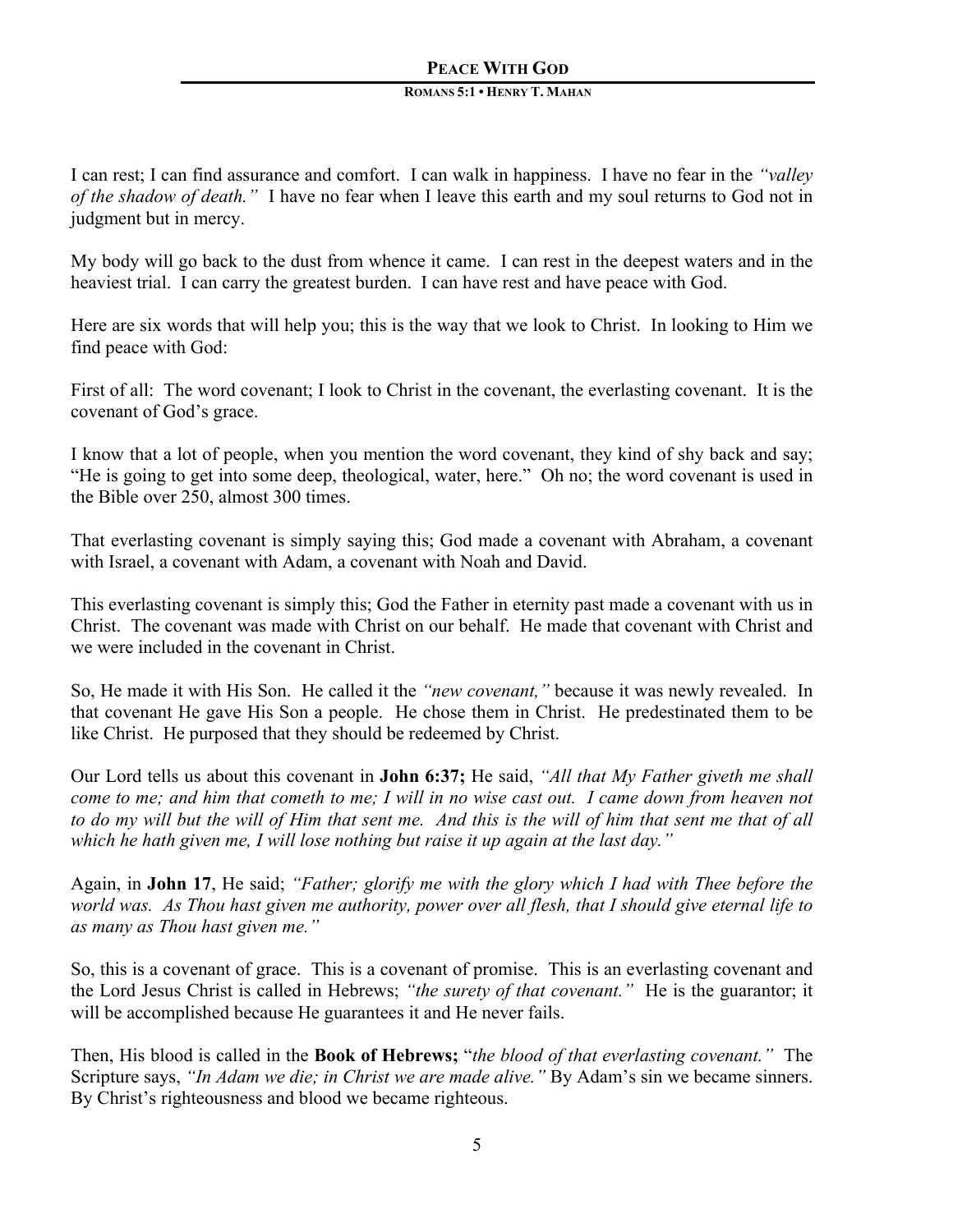#### **ROMANS 5:1 • HENRY T. MAHAN**

In **Romans 5:19** the Scripture says; *"by the disobedience of one the many were made sinners. So be the obedience of one,* (Christ) *we were made righteous."*

Do you know what the last words of David, King David, the sweet Psalmist of Israel, the son of Jesse, who ruled Israel so many years were? He was a great warrior, a great heart believer in Christ.

Do you know what his last words were before he died? These were his last words found in **2nd Samuel 23 verse 5;** *"although my house be not so with God, yet he hath made with me an everlasting covenant, ordered in all things and sure. And this is all my salvation and all my desire."* 

So my friends, when we look to Christ to find peace, we look back beyond the cross. We look beyond the manger. We look beyond the tabernacle. We look beyond the promise of the seed of woman.

We look back into the eternity past because *"known unto God are all His works from the beginning."*

We see in that everlasting covenant of mercy that it was made between the Father, the Son, and the Holy Spirit. Before the world was ever created, Christ was the *"lamb slain before the foundation of the world."* 

Before the Book of Life was written and the names were recorded and given to Christ we see that they were chosen in Him and He assumed the responsibility of being their Surety.

Like Judah said to Jacob; *"I will bring him home or you will require it at my hands."* The Lord Jesus said, *"*I will bring them home. *All that my Father giveth me, they will come to me and I will lose nothing."* He will bring them home. I look to Christ. He shall not fail. He cannot fail.

The second word is incarnation. We look to Christ not only in the covenant but we look to Christ who became flesh.

You see, Christ as God can satisfy all that God requires because He is perfect. Christ as man can suffer all that the penalty of sin and the curse of the law demands.

So, only as the God-man can He both satisfy and suffer. In **Galatians 4:4** it says; *"In the fullness of the time, God sent forth His Son made of a woman, made under the law to redeem them that were* (born) *under the Law."*

God sent Him. He already existed. He already was eternally God. *"He was with God and he was God. In the beginning all things were made by Him."* God sent Him forth. Christ came to redeem us.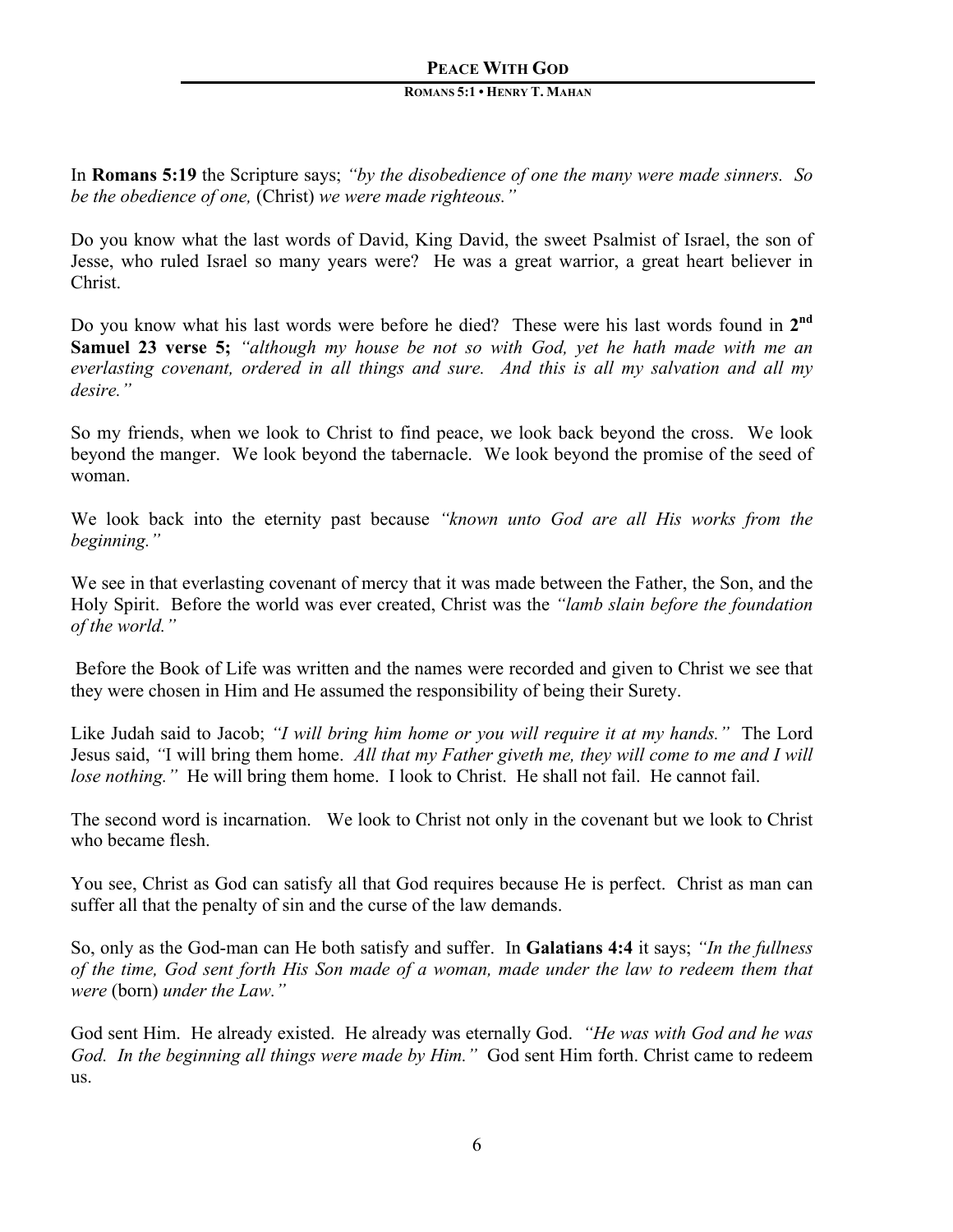### **ROMANS 5:1 • HENRY T. MAHAN**

John said, *"And the Word was made flesh;"* He actually became a man. I can't explain that but Paul calls it *"a mystery of godliness that God became a man. The Word was made flesh. Great, is the mystery of godliness; God was manifested in the flesh."*

When the angel was speaking to Joseph about the birth of the Saviour, he said; *"she shall bring forth a son and thou shalt call his name Jesus for he shall save his people from their sins."*

This was done that the saying of the prophet Isaiah might be fulfilled. *"Behold; I give you a sign; a virgin shall be with child and bring forth a son and thou shalt call His name Immanuel (God*  with us)." That is staggering isn't it, but it is true.

We need to learn the truth of imputed righteousness. Guilt is ours through Adam. Holiness is ours in Christ. The law of God is exact. The law of God is unchangeable. The law of God is binding upon all flesh and the law of God requires perfection.

Our Lord Jesus came to earth in the flesh, under that law, tried in all points as we are, and perfectly obeyed it without sin. His holiness becomes our holiness and that by God's grace. He is our Representative. We were in Adam and we are now in Christ.

We look to Christ. We look to Him for our sanctification. We look to Him as our Surety and we look to Him as our Sanctifier.

This is our third word substitution. We look to Christ on the cross as our Substitute. If you don't know the meaning of the word substitute, you don't know the Gospel.

I suppose that if you look for just one word which would describe salvation and redemption, it would have to be the word substitution.

Listen to these Scriptures; *"He was wounded for our transgressions,* (for, in the stead of, or in the place of) *for my transgression. He was bruised for my iniquities. He died the just for the unjust. He bore our sins in his body on the tree."*

Barabbas, the son of sorrow, was sentenced to die on a cross. Pilate stood before the people of Israel and said, "*It is customary that I release unto you at this time, a prisoner. Whom shall I release? Do I release Jesus who is called the Christ or Barabbas?"* They said, *"Give us Barabbas."* 

So, Barabbas was set free and Christ was nailed to His cross. That clearly illustrates substitution. Christ took his place and died and Barabbas went free.

The Law of God was upon me. I was in bondage to the law and sin. The curse of God's law was upon me. The wrath of God's judgment was upon me.

Christ had no sin, knew no sin, committed no sin, and He stood in my place and took my cross and died my death unto the wrath of God and I go free. That my friend is substitution!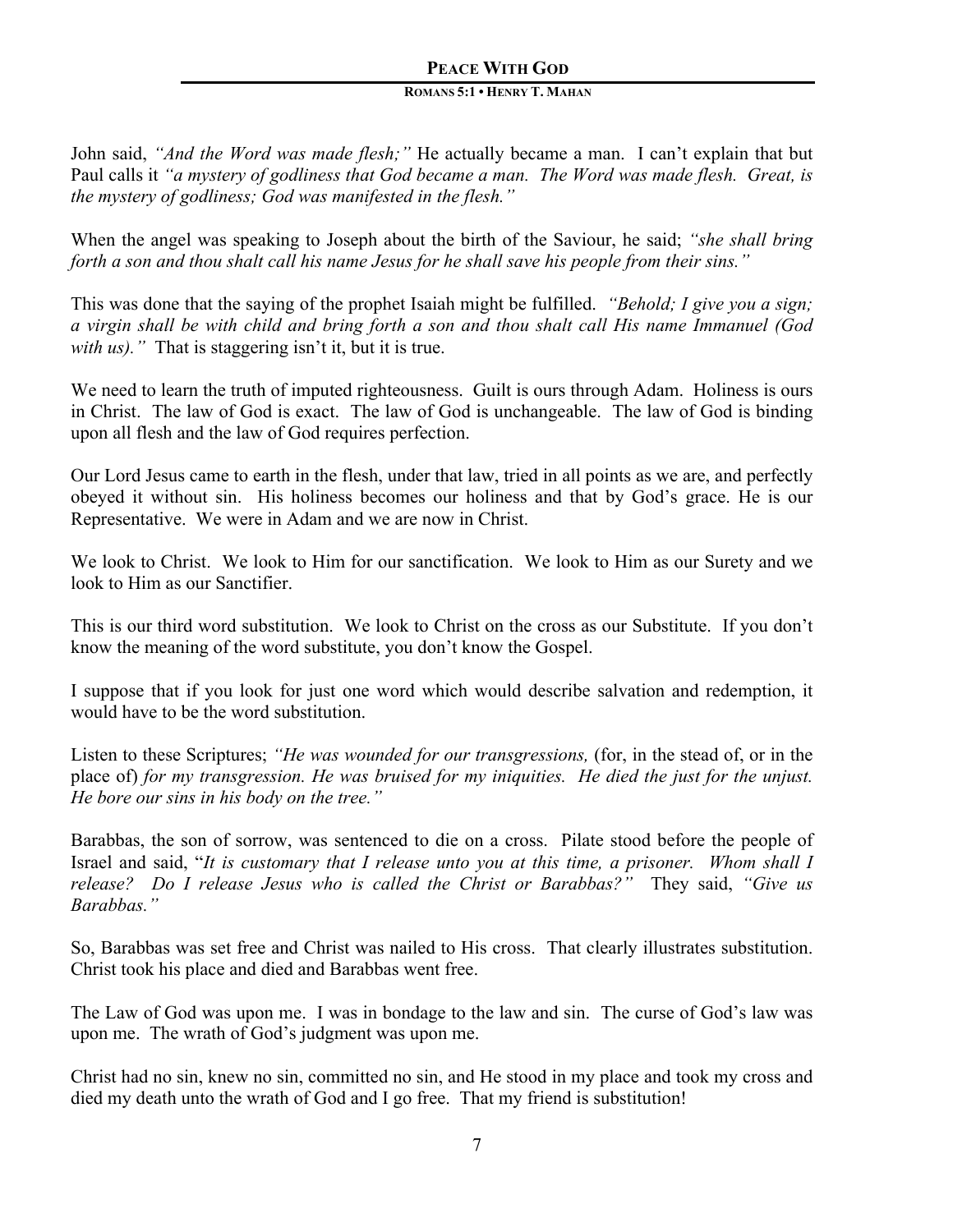#### **ROMANS 5:1 • HENRY T. MAHAN**

The justice of God was completely satisfied when our substitute Jesus Christ died because He was identified with us. *"He was numbered with the transgressors."*

Actually, Christ is innocent but being identified with us and being numbered with the transgressors and becoming *"bone of our bone and flesh of our flesh"* assumed our guilt before God and He died.

The fourth word is resurrection. We look to Christ not only as the Surety, as the Sanctifier and as the Substitute, but we look to Jesus Christ who rose from the dead *"who became the first fruits of them that slept."*

The resurrection of Christ is a most important part of His redemptive work and of the Gospel. Paul said, *"If Christ be not risen, we are false witnesses of God. If Christ be not risen, you are yet in your sins." If Christ be not risen, the dead rise not."*

Do you see the importance of it? Actually, the claims of Christ as being the Son of God, the claims of Christ as being our Saviour are verified by His resurrection. If God didn't bring Him forth from the tomb, what He said was not true because He said; *"Destroy this temple and in three days I will raise it up."*

The work of redemption undertaken by Christ in our stead is declared to be accepted of God by His resurrection. When God raised Him from the dead, God is saying, "I accept His work of redemption."

Also, our own resurrection from the grave is verified by His resurrection because He said, *"because I live, you will live."* If He doesn't live then we don't live.

Job asked, "*If a man die shall he live again?"* My friends; the question is answered in the resurrection, a man, the Lord Jesus Christ, lives. He died and He lives again.

Here is the fifth word; intercession. We look to Christ our Great High Priest and Mediator with the Father. I know a lot of people don't understand the priesthood of Christ, the priestly work of Christ but it is clearly identified in Scriptures.

In **Hebrews 4:14**, it says this and listen to it; *"Seeing then that we have a Great High Priest that is passed into the heavens, Jesus the Son of God, then let us hold fast our profession and let us come boldly unto the throne of grace that we may obtain mercy and find grace to help in time of need."*

You don't have a Great High Priest? Don't you come to the throne of grace; that is what He is saying; "*seeing then, that we have a Great High Priest who has entered not into the place made with hands but into heaven itself."*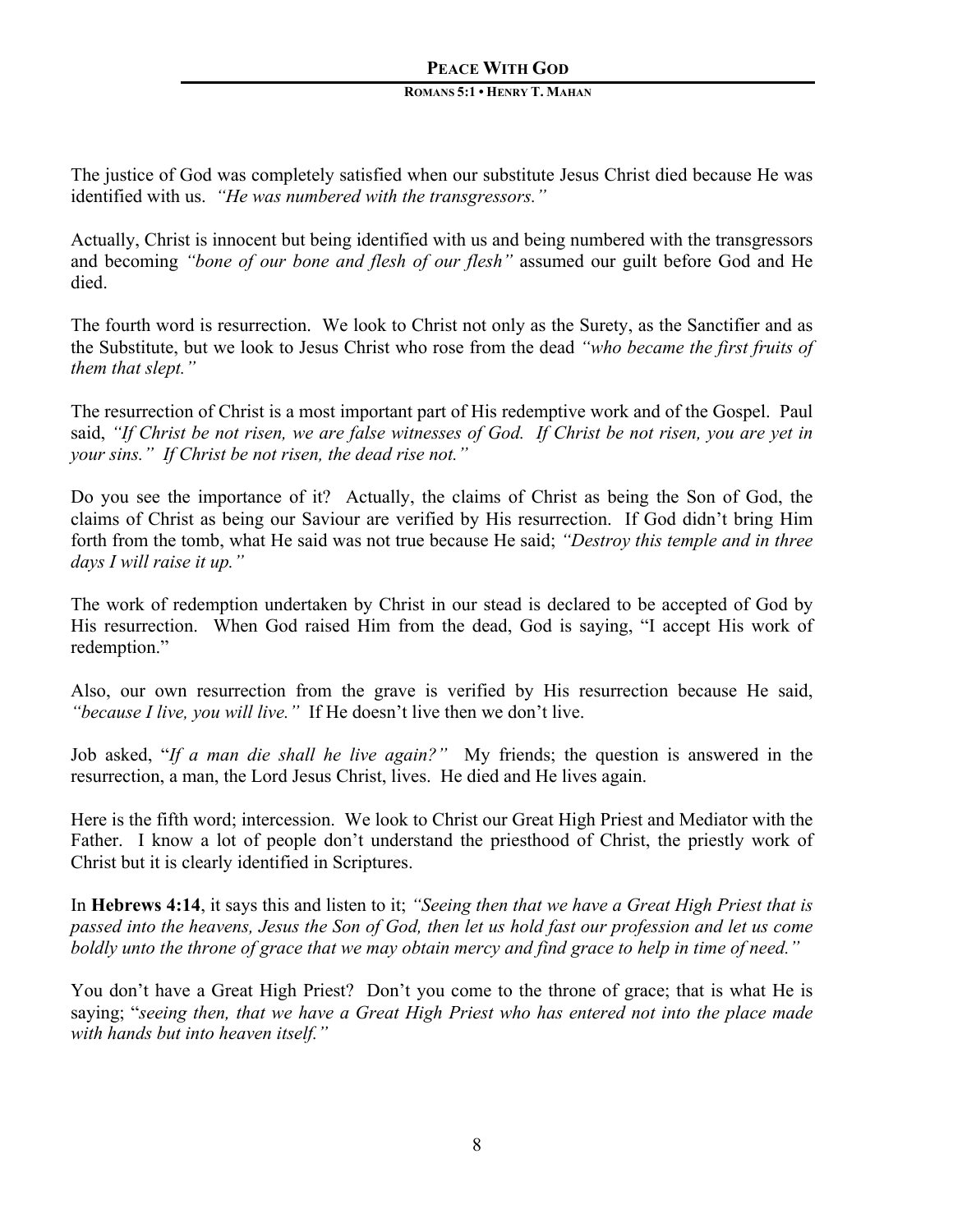#### **ROMANS 5:1 • HENRY T. MAHAN**

I'm not just talking about the Ark of the Covenant down here but on the mercy seat of glory He put not the blood of an animal but His own blood and pleads His own wounds. He daily intercedes; therefore, we have the right to come boldly.

Listen to this in **Hebrews 10;** *"And having a High Priest over the house of God, let us draw near in full assurance of faith."* **Hebrews 10:12** says, *"But this man, after he had offered one sacrifice for sins forever, sat down on the right hand of God."*

We don't look to Mary; she is no Intercessor, Advocate, or Mediator. We don't look to any of the apostles or canonized saints to intercede for us. We do not confess our sins to any man on earth. We do not seek forgiveness from any man on earth.

We look to the one Mediator; learn it and learn it well; *"there is one God and one Mediator, the man Christ Jesus."*

In the next place, there is the return of Christ.

We look for Christ to return. He said to His disciples; *"Let not your heart be troubled. You believe in God; believe also in me. In My Father's house are many dwelling places. I go to prepare a place for you and if I go and prepare a place for you; I will come again and receive you unto myself that where I am; there you may be also."*

When our Lord arose from the grave, He took His disciples and went out there on the mountain and He blessed them. He lifted up His hands and blessed them and then He said; *"Tarry in Jerusalem until you be endued with the power of the Holy Spirit and then you shall be witnesses unto me at Jerusalem, Judaea, Samaria and the uttermost parts of the earth."* Then, *"He was taken up from them into heaven."* 

An angel stood by and said to the disciples; *"You men of Galilee; why stand ye gazing up into heaven? This same Jesus which is taken up from you shall so come in like manner as you have seen Him go."*

So, we look to Christ in the covenant, in His incarnation as our substitute, as our resurrected Lord, as our Mediator and we look for Him to return. We find in Him, peace!